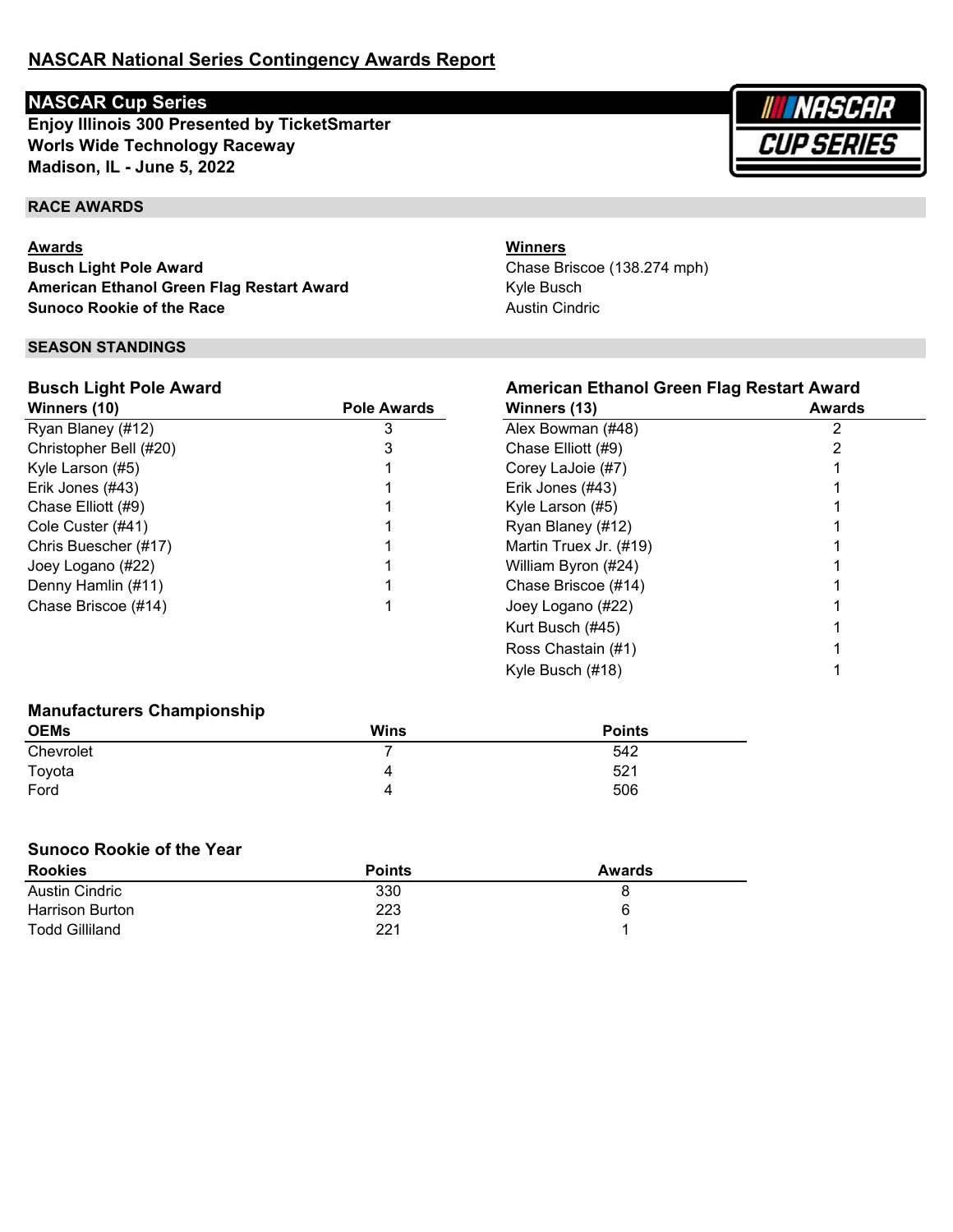## **NASCAR National Series Contingency Awards Report**

## **NASCAR Xfinity Series**

**Portland, OR - June 4, 2022 Pacific Office Automation 147 Portland International Raceway**

### **RACE AWARDS**

**Pole Award Anthony Alfredo** (93.229 mph) **Mobil 1 Driver of the Race Award** AJ Allmendinger<br> **Sunoco Rookie of the Race Award** Austin Hill **Sunoco Rookie of the Race Award Arrowhead Brass "Arrow Up" Hard Charger Award** JJ Yeley (+27 Positions)

## **Awards Winners**

**NASCAR** 

#### **SEASON STANDINGS**

## **Pole Award**

| Winners (9)            | <b>Pole Awards</b> |
|------------------------|--------------------|
| Ty Gibbs (#54)         | 3                  |
| AJ Allmendinger (#16)  | 2                  |
| Daniel Hemric (#11)    |                    |
| Trevor Bayne (#18)     |                    |
| Jeffrey Earnhardt (#3) |                    |
| Brandon Jones (#19)    |                    |
| Noah Gragson (#9)      |                    |
| Sam Mayer (#1)         |                    |
| Anthony Alfredo (#23)  |                    |

#### **Arrowhead Brass "Arrow Up" Hard Charger Award**

| Winners (12)             | Awards |
|--------------------------|--------|
| Ryan Ellis (#44)         | 2      |
| Ryan Sieg (#39)          | 2      |
| Ryan Truex (#26)         |        |
| Anthony Alfredo (#23)    |        |
| Riley Herbst (#98)       |        |
| Jeb Burton (#27)         |        |
| Dale Earnhardt Jr. (#88) |        |
| Joey Gase (#35)          |        |
| John H. Nemechek (#26)   |        |
| Landon Cassill (#10)     |        |
| Ty Gibbs $(\#54)$        |        |
| JJ Yeley (#66)           |        |

#### **Mobil 1 Driver of the Race Award**

| Winners (8)           | <b>Awards</b> |
|-----------------------|---------------|
| Ty Gibbs $(\#54)$     | З             |
| AJ Allmendinger (#16) | 3             |
| Noah Gragson (#9)     | 2             |
| Josh Berry (#8)       | 2             |
| Cole Custer (#07)     |               |
| Brandon Jones (#19)   |               |
| Justin Allgaier (#7)  |               |
| Tyler Reddick (#48)   |               |

#### **Manufacturers Championship**

| <b>OEMs</b> | Wins | <b>Points</b> |
|-------------|------|---------------|
| Chevrolet   | 9    | 534           |
| Toyota      | 4    | 467           |
| Ford        |      | 432           |

### **Sunoco Rookie of the Year**

| <b>Rookies</b> | <b>Points</b> | Awards |
|----------------|---------------|--------|
| Austin Hill    | 416           | 9      |
| Sheldon Creed  | 272           | 4      |
| Kyle Sieg      | 64            |        |
| Jesse Iwuji    | 38            | 0      |